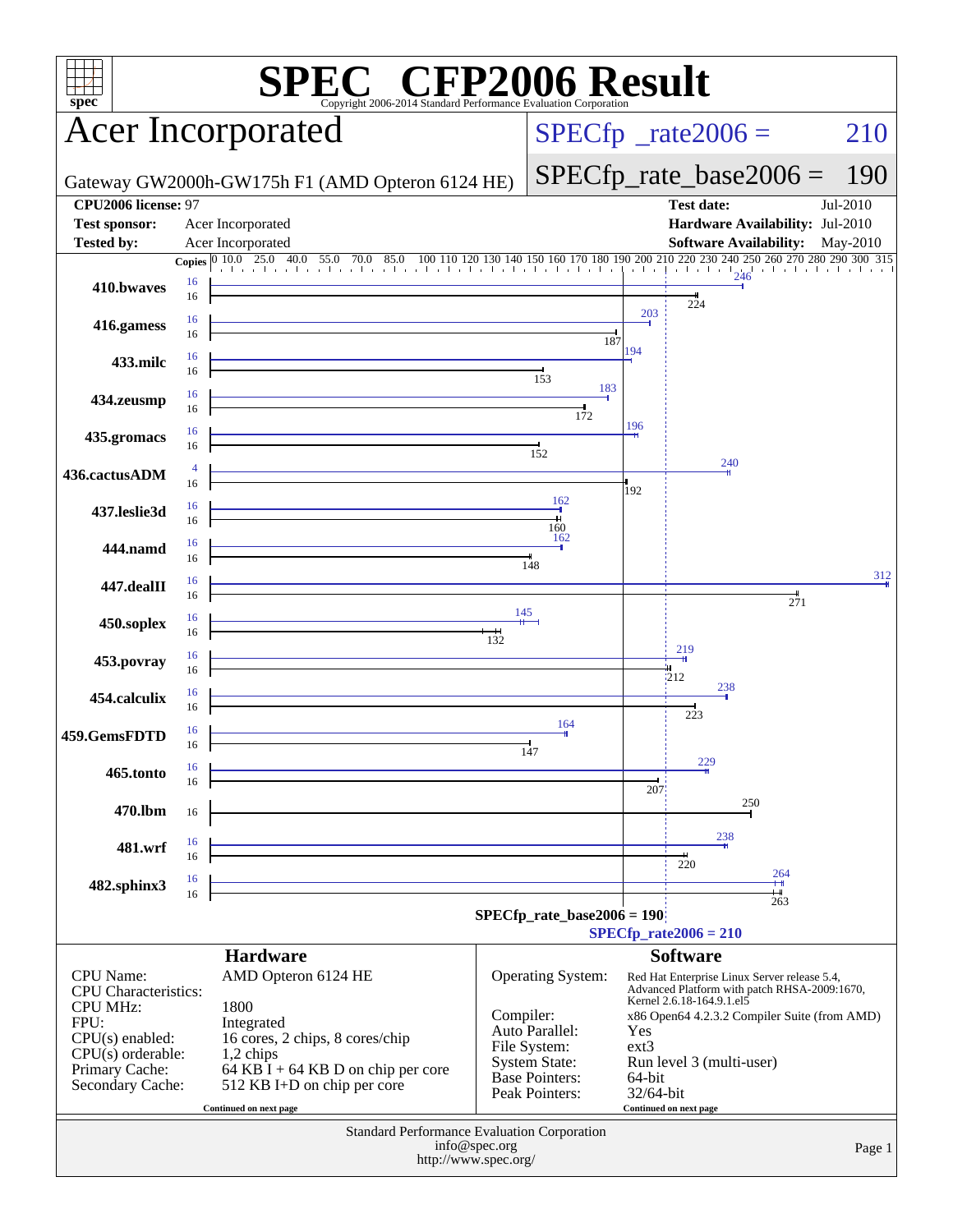

## Acer Incorporated

### $SPECTp_rate2006 = 210$

Gateway GW2000h-GW175h F1 (AMD Opteron 6124 HE)

[SPECfp\\_rate\\_base2006 =](http://www.spec.org/auto/cpu2006/Docs/result-fields.html#SPECfpratebase2006) 190

| CPU <sub>2006</sub> license: 97                                            |                                                                                                                                     |                 | <b>Test date:</b><br>$Jul-2010$             |
|----------------------------------------------------------------------------|-------------------------------------------------------------------------------------------------------------------------------------|-----------------|---------------------------------------------|
| <b>Test sponsor:</b>                                                       | Acer Incorporated                                                                                                                   |                 | <b>Hardware Availability: Jul-2010</b>      |
| <b>Tested by:</b>                                                          | Acer Incorporated                                                                                                                   |                 | <b>Software Availability:</b><br>$Mav-2010$ |
| L3 Cache:<br>Other Cache:<br>Memory:<br>Disk Subsystem:<br>Other Hardware: | 12 MB I+D on chip per chip, 6 MB shared / 4 cores<br>None<br>64 GB (16 x 4 GB DDR3-1333 RDIMM)<br>1 x 320 GB SATA, 7200 RPM<br>None | Other Software: | binutils 2.18                               |

**[Results Table](http://www.spec.org/auto/cpu2006/Docs/result-fields.html#ResultsTable)**

|                  |               |                                                                                                          |       |                |            | IWUULW LUWIV   |            |                          |                |              |                |              |                |              |
|------------------|---------------|----------------------------------------------------------------------------------------------------------|-------|----------------|------------|----------------|------------|--------------------------|----------------|--------------|----------------|--------------|----------------|--------------|
|                  | <b>Base</b>   |                                                                                                          |       |                |            |                |            | <b>Peak</b>              |                |              |                |              |                |              |
| <b>Benchmark</b> | <b>Copies</b> | <b>Seconds</b>                                                                                           | Ratio | <b>Seconds</b> | Ratio      | <b>Seconds</b> | Ratio      | <b>Copies</b>            | <b>Seconds</b> | <b>Ratio</b> | <b>Seconds</b> | <b>Ratio</b> | <b>Seconds</b> | <b>Ratio</b> |
| 410.bwayes       | 16            | 972                                                                                                      | 224   | 969            | 224        | 966            | 225        | 16                       | 886            | 245          | 885            | 246          | 885            | 246          |
| 416.gamess       | 16            | 1672                                                                                                     | 187   | 1673           | 187        | 1673           | 187        | 16                       | 1543           | 203          | 1545           | 203          | 1546           | 203          |
| 433.milc         | 16            | 958                                                                                                      | 153   | 956            | 154        | 958            | <u>153</u> | 16                       | 756            | 194          | 756            | 194          | 756            | 194          |
| 434.zeusmp       | 16            | 844                                                                                                      | 172   | 842            | 173        | 845            | 172        | 16                       | 793            | 184          | 794            | 183          | 794            | 183          |
| 435.gromacs      | 16            | 753                                                                                                      | 152   | 755            | 151        | 753            | <b>152</b> | 16                       | 579            | 197          | 583            | 196          | 583            | <u>196</u>   |
| 436.cactusADM    | 16            | 997                                                                                                      | 192   | 993            | 192        | 998            | 192        | $\overline{\mathcal{A}}$ | 200            | 239          | 199            | 240          | 199            | 240          |
| 437.leslie3d     | 16            | 940                                                                                                      | 160   | 940            | <b>160</b> | 930            | 162        | 16                       | 929            | 162          | 929            | 162          | 932            | 161          |
| 444.namd         | 16            | 867                                                                                                      | 148   | 871            | 147        | 866            | 148        | 16                       | 795            | 161          | 791            | 162          | 790            | 162          |
| 447.dealII       | 16            | 677                                                                                                      | 271   | 675            | 271        | 675            | 271        | 16                       | 585            | 313          | 587            | 312          | 586            | 312          |
| $450$ .soplex    | 16            | 1063                                                                                                     | 126   | 1013           | 132        | 996            | 134        | 16                       | 932            | 143          | 923            | 145          | 882            | 151          |
| 453.povray       | 16            | 402                                                                                                      | 212   | 400            | 213        | 404            | 211        | 16                       | 388            | 220          | 388            | 219          | 390            | 218          |
| 454.calculix     | 16            | 591                                                                                                      | 223   | 590            | 224        | 591            | 223        | 16                       | 555            | 238          | 553            | 238          | 554            | 238          |
| 459.GemsFDTD     | 16            | 1154                                                                                                     | 147   | 1151           | 147        | 1151           | <u>147</u> | 16                       | 1037           | 164          | 1031           | 165          | 1034           | 164          |
| $465$ .tonto     | 16            | 763                                                                                                      | 206   | 762            | 207        | 762            | 207        | 16                       | 685            | 230          | 687            | 229          | 689            | 228          |
| 470.1bm          | 16            | 882                                                                                                      | 249   | 881            | <b>250</b> | 880            | 250l       | 16                       | 882            | 249          | 881            | 250          | 880            | 250          |
| 481.wrf          | 16            | 818                                                                                                      | 219   | 812            | 220        | 812            | <b>220</b> | 16                       | 754            | 237          | 752            | 238          | 749            | 239          |
| 482.sphinx3      | 16            | 1199                                                                                                     | 260   | 1183           | 264        | 1186           | 263        | 16                       | 1196           | 261          | 1179           | 264          | 1183           | 264          |
|                  |               | Results appear in the order in which they were run. Bold underlined text indicates a median measurement. |       |                |            |                |            |                          |                |              |                |              |                |              |

#### **[Submit Notes](http://www.spec.org/auto/cpu2006/Docs/result-fields.html#SubmitNotes)**

The config file option 'submit' was used. 'numactl' was used to bind copies to the cores. See the configuration file for details.

#### **[Operating System Notes](http://www.spec.org/auto/cpu2006/Docs/result-fields.html#OperatingSystemNotes)**

'ulimit -s unlimited' was used to set environment stack size 'ulimit -l 2097152' was used to set environment locked pages in memory limit

Set vm/nr\_hugepages=14336 in /etc/sysctl.conf mount -t hugetlbfs nodev /mnt/hugepages

> Standard Performance Evaluation Corporation [info@spec.org](mailto:info@spec.org) <http://www.spec.org/>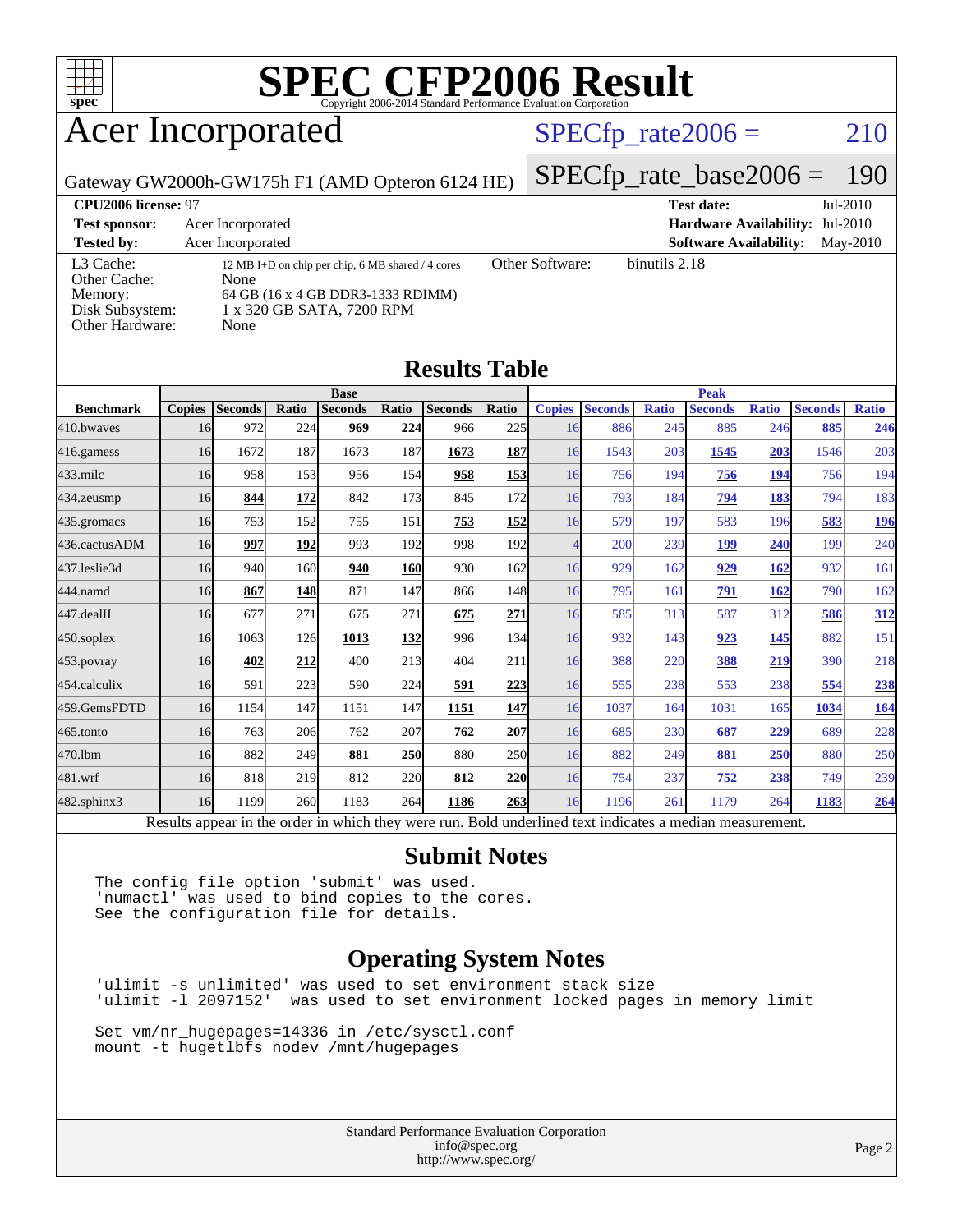

## Acer Incorporated

 $SPECTp_rate2006 = 210$ 

Gateway GW2000h-GW175h F1 (AMD Opteron 6124 HE)

**[Test sponsor:](http://www.spec.org/auto/cpu2006/Docs/result-fields.html#Testsponsor)** Acer Incorporated **[Hardware Availability:](http://www.spec.org/auto/cpu2006/Docs/result-fields.html#HardwareAvailability)** Jul-2010

[SPECfp\\_rate\\_base2006 =](http://www.spec.org/auto/cpu2006/Docs/result-fields.html#SPECfpratebase2006) 190 **[CPU2006 license:](http://www.spec.org/auto/cpu2006/Docs/result-fields.html#CPU2006license)** 97 **[Test date:](http://www.spec.org/auto/cpu2006/Docs/result-fields.html#Testdate)** Jul-2010

**[Tested by:](http://www.spec.org/auto/cpu2006/Docs/result-fields.html#Testedby)** Acer Incorporated **[Software Availability:](http://www.spec.org/auto/cpu2006/Docs/result-fields.html#SoftwareAvailability)** May-2010

#### **[General Notes](http://www.spec.org/auto/cpu2006/Docs/result-fields.html#GeneralNotes)**

Environment variables set by runspec before the start of the run: HUGETLB\_LIMIT = "896" LD\_LIBRARY\_PATH = "/usr/cpu2006/amd1002mc-rate-libs-revB/64:/usr/cpu2006/amd1002mc-rate-libs-revB/32" OMP\_NUM\_THREADS = "4"

The x86 Open64 Compiler Suite is only available from (and supported by) AMD at <http://developer.amd.com/cpu/open64>

This result was measured on the Gateway GW2000h-GW175h F1. The Acer AW2000h-AW175h F1 and Gateway GW2000h-GW175h F1 are electronically equivalent.

#### **[Base Compiler Invocation](http://www.spec.org/auto/cpu2006/Docs/result-fields.html#BaseCompilerInvocation)**

[C benchmarks](http://www.spec.org/auto/cpu2006/Docs/result-fields.html#Cbenchmarks): [opencc](http://www.spec.org/cpu2006/results/res2010q3/cpu2006-20100718-12462.flags.html#user_CCbase_Fopencc)

[C++ benchmarks:](http://www.spec.org/auto/cpu2006/Docs/result-fields.html#CXXbenchmarks) [openCC](http://www.spec.org/cpu2006/results/res2010q3/cpu2006-20100718-12462.flags.html#user_CXXbase_FopenCC)

[Fortran benchmarks](http://www.spec.org/auto/cpu2006/Docs/result-fields.html#Fortranbenchmarks): [openf95](http://www.spec.org/cpu2006/results/res2010q3/cpu2006-20100718-12462.flags.html#user_FCbase_Fopenf95)

[Benchmarks using both Fortran and C](http://www.spec.org/auto/cpu2006/Docs/result-fields.html#BenchmarksusingbothFortranandC): [opencc](http://www.spec.org/cpu2006/results/res2010q3/cpu2006-20100718-12462.flags.html#user_CC_FCbase_Fopencc) [openf95](http://www.spec.org/cpu2006/results/res2010q3/cpu2006-20100718-12462.flags.html#user_CC_FCbase_Fopenf95)

### **[Base Portability Flags](http://www.spec.org/auto/cpu2006/Docs/result-fields.html#BasePortabilityFlags)**

 410.bwaves: [-DSPEC\\_CPU\\_LP64](http://www.spec.org/cpu2006/results/res2010q3/cpu2006-20100718-12462.flags.html#suite_basePORTABILITY410_bwaves_DSPEC_CPU_LP64) 416.gamess: [-DSPEC\\_CPU\\_LP64](http://www.spec.org/cpu2006/results/res2010q3/cpu2006-20100718-12462.flags.html#suite_basePORTABILITY416_gamess_DSPEC_CPU_LP64) 433.milc: [-DSPEC\\_CPU\\_LP64](http://www.spec.org/cpu2006/results/res2010q3/cpu2006-20100718-12462.flags.html#suite_basePORTABILITY433_milc_DSPEC_CPU_LP64) 434.zeusmp: [-DSPEC\\_CPU\\_LP64](http://www.spec.org/cpu2006/results/res2010q3/cpu2006-20100718-12462.flags.html#suite_basePORTABILITY434_zeusmp_DSPEC_CPU_LP64) 435.gromacs: [-DSPEC\\_CPU\\_LP64](http://www.spec.org/cpu2006/results/res2010q3/cpu2006-20100718-12462.flags.html#suite_basePORTABILITY435_gromacs_DSPEC_CPU_LP64) 436.cactusADM: [-DSPEC\\_CPU\\_LP64](http://www.spec.org/cpu2006/results/res2010q3/cpu2006-20100718-12462.flags.html#suite_basePORTABILITY436_cactusADM_DSPEC_CPU_LP64) [-fno-second-underscore](http://www.spec.org/cpu2006/results/res2010q3/cpu2006-20100718-12462.flags.html#user_baseFPORTABILITY436_cactusADM_F-fno-second-underscore) 437.leslie3d: [-DSPEC\\_CPU\\_LP64](http://www.spec.org/cpu2006/results/res2010q3/cpu2006-20100718-12462.flags.html#suite_basePORTABILITY437_leslie3d_DSPEC_CPU_LP64) 444.namd: [-DSPEC\\_CPU\\_LP64](http://www.spec.org/cpu2006/results/res2010q3/cpu2006-20100718-12462.flags.html#suite_basePORTABILITY444_namd_DSPEC_CPU_LP64) 447.dealII: [-DSPEC\\_CPU\\_LP64](http://www.spec.org/cpu2006/results/res2010q3/cpu2006-20100718-12462.flags.html#suite_basePORTABILITY447_dealII_DSPEC_CPU_LP64) 450.soplex: [-DSPEC\\_CPU\\_LP64](http://www.spec.org/cpu2006/results/res2010q3/cpu2006-20100718-12462.flags.html#suite_basePORTABILITY450_soplex_DSPEC_CPU_LP64) 453.povray: [-DSPEC\\_CPU\\_LP64](http://www.spec.org/cpu2006/results/res2010q3/cpu2006-20100718-12462.flags.html#suite_basePORTABILITY453_povray_DSPEC_CPU_LP64) 454.calculix: [-DSPEC\\_CPU\\_LP64](http://www.spec.org/cpu2006/results/res2010q3/cpu2006-20100718-12462.flags.html#suite_basePORTABILITY454_calculix_DSPEC_CPU_LP64) 459.GemsFDTD: [-DSPEC\\_CPU\\_LP64](http://www.spec.org/cpu2006/results/res2010q3/cpu2006-20100718-12462.flags.html#suite_basePORTABILITY459_GemsFDTD_DSPEC_CPU_LP64) 465.tonto: [-DSPEC\\_CPU\\_LP64](http://www.spec.org/cpu2006/results/res2010q3/cpu2006-20100718-12462.flags.html#suite_basePORTABILITY465_tonto_DSPEC_CPU_LP64) 470.lbm: [-DSPEC\\_CPU\\_LP64](http://www.spec.org/cpu2006/results/res2010q3/cpu2006-20100718-12462.flags.html#suite_basePORTABILITY470_lbm_DSPEC_CPU_LP64) 481.wrf: [-DSPEC\\_CPU\\_LP64](http://www.spec.org/cpu2006/results/res2010q3/cpu2006-20100718-12462.flags.html#suite_basePORTABILITY481_wrf_DSPEC_CPU_LP64) [-DSPEC\\_CPU\\_LINUX](http://www.spec.org/cpu2006/results/res2010q3/cpu2006-20100718-12462.flags.html#b481.wrf_baseCPORTABILITY_DSPEC_CPU_LINUX) [-DSPEC\\_CPU\\_CASE\\_FLAG](http://www.spec.org/cpu2006/results/res2010q3/cpu2006-20100718-12462.flags.html#b481.wrf_baseCPORTABILITY_DSPEC_CPU_CASE_FLAG) [-fno-second-underscore](http://www.spec.org/cpu2006/results/res2010q3/cpu2006-20100718-12462.flags.html#user_baseFPORTABILITY481_wrf_F-fno-second-underscore) 482.sphinx3: [-DSPEC\\_CPU\\_LP64](http://www.spec.org/cpu2006/results/res2010q3/cpu2006-20100718-12462.flags.html#suite_basePORTABILITY482_sphinx3_DSPEC_CPU_LP64)

| <b>Standard Performance Evaluation Corporation</b> |
|----------------------------------------------------|
| info@spec.org                                      |
| http://www.spec.org/                               |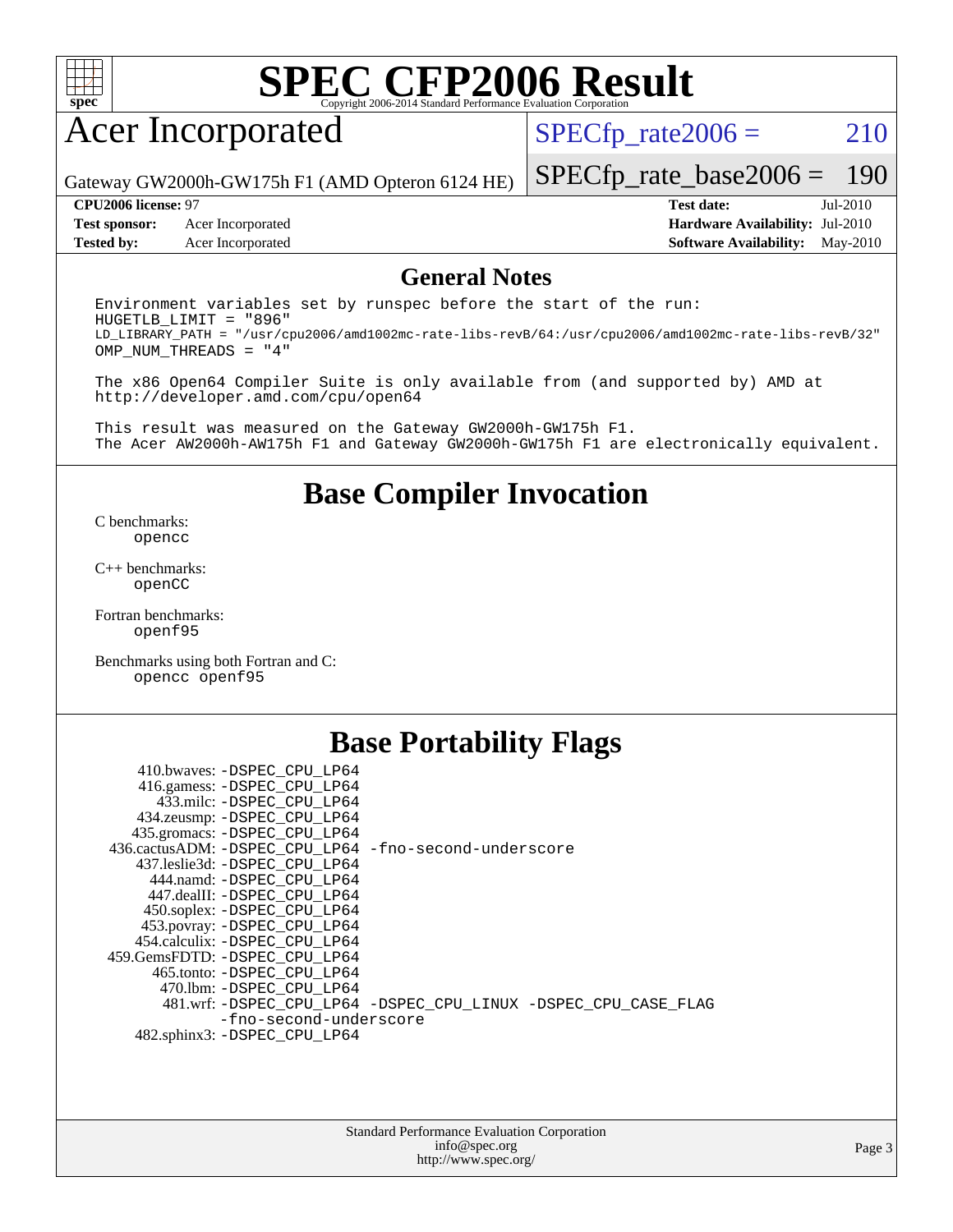

## Acer Incorporated

 $SPECTp_rate2006 = 210$ 

Gateway GW2000h-GW175h F1 (AMD Opteron 6124 HE)

**[Test sponsor:](http://www.spec.org/auto/cpu2006/Docs/result-fields.html#Testsponsor)** Acer Incorporated **[Hardware Availability:](http://www.spec.org/auto/cpu2006/Docs/result-fields.html#HardwareAvailability)** Jul-2010

[SPECfp\\_rate\\_base2006 =](http://www.spec.org/auto/cpu2006/Docs/result-fields.html#SPECfpratebase2006) 190 **[CPU2006 license:](http://www.spec.org/auto/cpu2006/Docs/result-fields.html#CPU2006license)** 97 **[Test date:](http://www.spec.org/auto/cpu2006/Docs/result-fields.html#Testdate)** Jul-2010

## **[Tested by:](http://www.spec.org/auto/cpu2006/Docs/result-fields.html#Testedby)** Acer Incorporated **[Software Availability:](http://www.spec.org/auto/cpu2006/Docs/result-fields.html#SoftwareAvailability)** May-2010

### **[Base Optimization Flags](http://www.spec.org/auto/cpu2006/Docs/result-fields.html#BaseOptimizationFlags)**

[C benchmarks](http://www.spec.org/auto/cpu2006/Docs/result-fields.html#Cbenchmarks):

[-march=barcelona](http://www.spec.org/cpu2006/results/res2010q3/cpu2006-20100718-12462.flags.html#user_CCbase_F-march_8ea39521cada96f307a04d0b8b9c6ffb) [-mso](http://www.spec.org/cpu2006/results/res2010q3/cpu2006-20100718-12462.flags.html#user_CCbase_F-mso) [-Ofast](http://www.spec.org/cpu2006/results/res2010q3/cpu2006-20100718-12462.flags.html#user_CCbase_F-Ofast) [-OPT:malloc\\_alg=1](http://www.spec.org/cpu2006/results/res2010q3/cpu2006-20100718-12462.flags.html#user_CCbase_F-OPT:malloc_algorithm_58733815edefaa612c2ed769b716daa0) [-HP:bdt=2m](http://www.spec.org/cpu2006/results/res2010q3/cpu2006-20100718-12462.flags.html#user_CCbase_F-HUGEPAGE_99eaea9f74400395f9f16774d1aed5d7)

[C++ benchmarks:](http://www.spec.org/auto/cpu2006/Docs/result-fields.html#CXXbenchmarks)

[-march=barcelona](http://www.spec.org/cpu2006/results/res2010q3/cpu2006-20100718-12462.flags.html#user_CXXbase_F-march_8ea39521cada96f307a04d0b8b9c6ffb) [-mso](http://www.spec.org/cpu2006/results/res2010q3/cpu2006-20100718-12462.flags.html#user_CXXbase_F-mso) [-Ofast](http://www.spec.org/cpu2006/results/res2010q3/cpu2006-20100718-12462.flags.html#user_CXXbase_F-Ofast) [-static](http://www.spec.org/cpu2006/results/res2010q3/cpu2006-20100718-12462.flags.html#user_CXXbase_F-static) [-INLINE:aggressive=on](http://www.spec.org/cpu2006/results/res2010q3/cpu2006-20100718-12462.flags.html#user_CXXbase_F-INLINE:aggressive_e14807c0a1e56a6a83cb25ab07c7ae8a) [-OPT:malloc\\_alg=1](http://www.spec.org/cpu2006/results/res2010q3/cpu2006-20100718-12462.flags.html#user_CXXbase_F-OPT:malloc_algorithm_58733815edefaa612c2ed769b716daa0) [-HP:bdt=2m](http://www.spec.org/cpu2006/results/res2010q3/cpu2006-20100718-12462.flags.html#user_CXXbase_F-HUGEPAGE_99eaea9f74400395f9f16774d1aed5d7)

[Fortran benchmarks](http://www.spec.org/auto/cpu2006/Docs/result-fields.html#Fortranbenchmarks): [-march=barcelona](http://www.spec.org/cpu2006/results/res2010q3/cpu2006-20100718-12462.flags.html#user_FCbase_F-march_8ea39521cada96f307a04d0b8b9c6ffb) [-mso](http://www.spec.org/cpu2006/results/res2010q3/cpu2006-20100718-12462.flags.html#user_FCbase_F-mso) [-Ofast](http://www.spec.org/cpu2006/results/res2010q3/cpu2006-20100718-12462.flags.html#user_FCbase_F-Ofast) [-HP](http://www.spec.org/cpu2006/results/res2010q3/cpu2006-20100718-12462.flags.html#user_FCbase_F-HUGEPAGE_5df7ddc958063186306345596c5e7dc3)

[Benchmarks using both Fortran and C](http://www.spec.org/auto/cpu2006/Docs/result-fields.html#BenchmarksusingbothFortranandC): [-march=barcelona](http://www.spec.org/cpu2006/results/res2010q3/cpu2006-20100718-12462.flags.html#user_CC_FCbase_F-march_8ea39521cada96f307a04d0b8b9c6ffb) [-mso](http://www.spec.org/cpu2006/results/res2010q3/cpu2006-20100718-12462.flags.html#user_CC_FCbase_F-mso) [-Ofast](http://www.spec.org/cpu2006/results/res2010q3/cpu2006-20100718-12462.flags.html#user_CC_FCbase_F-Ofast) [-OPT:malloc\\_alg=1](http://www.spec.org/cpu2006/results/res2010q3/cpu2006-20100718-12462.flags.html#user_CC_FCbase_F-OPT:malloc_algorithm_58733815edefaa612c2ed769b716daa0) [-HP:bdt=2m](http://www.spec.org/cpu2006/results/res2010q3/cpu2006-20100718-12462.flags.html#user_CC_FCbase_F-HUGEPAGE_99eaea9f74400395f9f16774d1aed5d7) [-HP](http://www.spec.org/cpu2006/results/res2010q3/cpu2006-20100718-12462.flags.html#user_CC_FCbase_F-HUGEPAGE_5df7ddc958063186306345596c5e7dc3)

### **[Peak Compiler Invocation](http://www.spec.org/auto/cpu2006/Docs/result-fields.html#PeakCompilerInvocation)**

[C benchmarks](http://www.spec.org/auto/cpu2006/Docs/result-fields.html#Cbenchmarks): [opencc](http://www.spec.org/cpu2006/results/res2010q3/cpu2006-20100718-12462.flags.html#user_CCpeak_Fopencc)

[C++ benchmarks:](http://www.spec.org/auto/cpu2006/Docs/result-fields.html#CXXbenchmarks) [openCC](http://www.spec.org/cpu2006/results/res2010q3/cpu2006-20100718-12462.flags.html#user_CXXpeak_FopenCC)

[Fortran benchmarks](http://www.spec.org/auto/cpu2006/Docs/result-fields.html#Fortranbenchmarks): [openf95](http://www.spec.org/cpu2006/results/res2010q3/cpu2006-20100718-12462.flags.html#user_FCpeak_Fopenf95)

[Benchmarks using both Fortran and C](http://www.spec.org/auto/cpu2006/Docs/result-fields.html#BenchmarksusingbothFortranandC): [opencc](http://www.spec.org/cpu2006/results/res2010q3/cpu2006-20100718-12462.flags.html#user_CC_FCpeak_Fopencc) [openf95](http://www.spec.org/cpu2006/results/res2010q3/cpu2006-20100718-12462.flags.html#user_CC_FCpeak_Fopenf95)

### **[Peak Portability Flags](http://www.spec.org/auto/cpu2006/Docs/result-fields.html#PeakPortabilityFlags)**

| 410.bwaves: -DSPEC CPU LP64<br>416.gamess: - DSPEC_CPU_LP64<br>433.milc: -DSPEC CPU LP64<br>434.zeusmp: - DSPEC_CPU_LP64<br>435.gromacs: -DSPEC_CPU_LP64 |                                                                |
|----------------------------------------------------------------------------------------------------------------------------------------------------------|----------------------------------------------------------------|
| 436.cactusADM: -DSPEC CPU LP64 -fno-second-underscore                                                                                                    |                                                                |
| 437.leslie3d: -DSPEC_CPU LP64                                                                                                                            |                                                                |
| 444.namd: -DSPEC CPU LP64                                                                                                                                |                                                                |
| 453.povray: -DSPEC_CPU_LP64                                                                                                                              |                                                                |
| 454.calculix: -DSPEC CPU LP64                                                                                                                            |                                                                |
| 459.GemsFDTD: -DSPEC CPU LP64                                                                                                                            |                                                                |
| 465.tonto: - DSPEC_CPU LP64                                                                                                                              |                                                                |
| 470.1bm: -DSPEC CPU LP64                                                                                                                                 |                                                                |
|                                                                                                                                                          | 481.wrf: -DSPEC_CPU_LP64 -DSPEC_CPU_LINUX -DSPEC_CPU_CASE_FLAG |
| -fno-second-underscore                                                                                                                                   |                                                                |
| 482.sphinx3: -DSPEC CPU LP64                                                                                                                             |                                                                |

#### Standard Performance Evaluation Corporation [info@spec.org](mailto:info@spec.org) <http://www.spec.org/>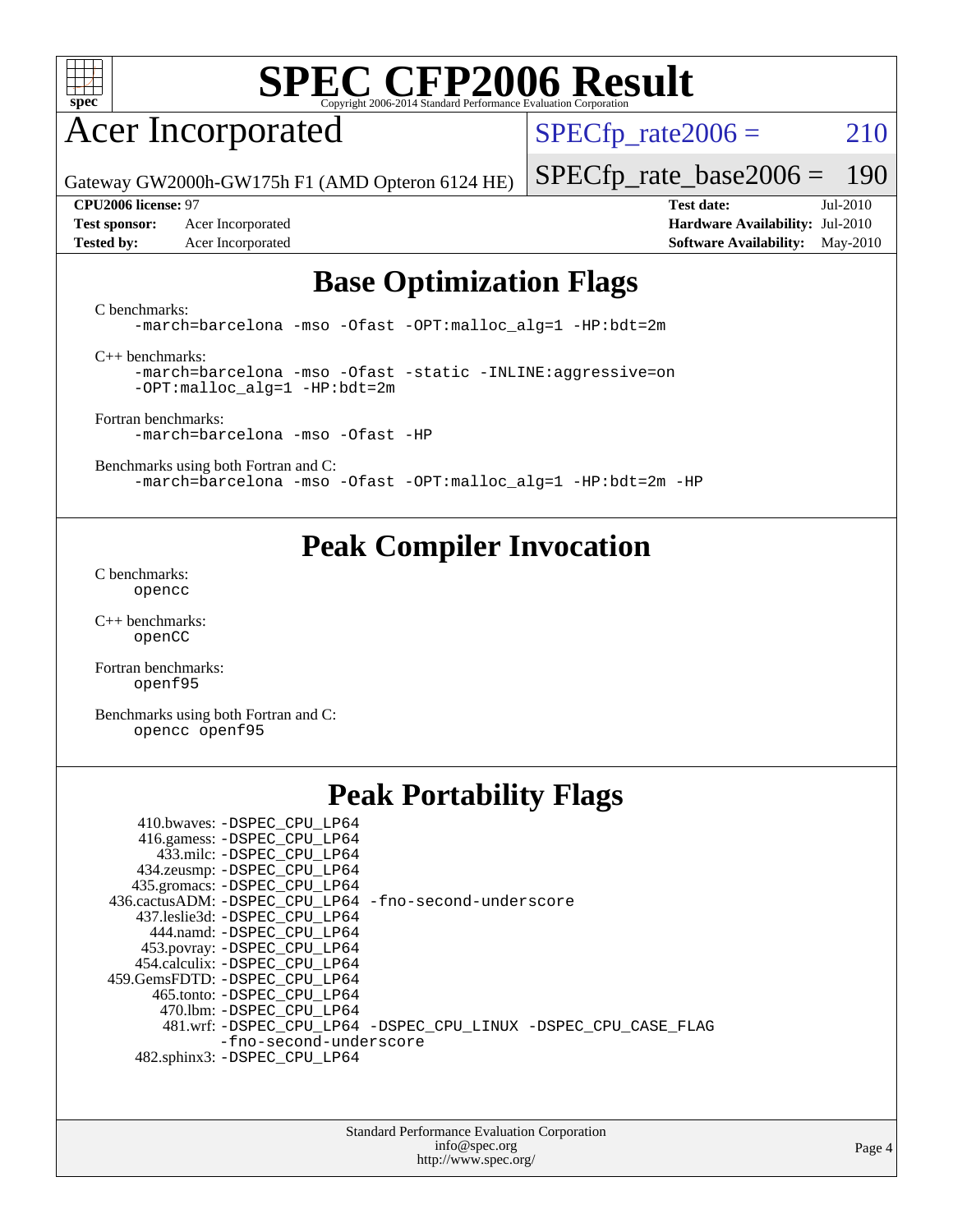

## Acer Incorporated

 $SPECTp_rate2006 = 210$ 

Gateway GW2000h-GW175h F1 (AMD Opteron 6124 HE)

[SPECfp\\_rate\\_base2006 =](http://www.spec.org/auto/cpu2006/Docs/result-fields.html#SPECfpratebase2006) 190

**[Test sponsor:](http://www.spec.org/auto/cpu2006/Docs/result-fields.html#Testsponsor)** Acer Incorporated **[Hardware Availability:](http://www.spec.org/auto/cpu2006/Docs/result-fields.html#HardwareAvailability)** Jul-2010

**[CPU2006 license:](http://www.spec.org/auto/cpu2006/Docs/result-fields.html#CPU2006license)** 97 **[Test date:](http://www.spec.org/auto/cpu2006/Docs/result-fields.html#Testdate)** Jul-2010 **[Tested by:](http://www.spec.org/auto/cpu2006/Docs/result-fields.html#Testedby)** Acer Incorporated **[Software Availability:](http://www.spec.org/auto/cpu2006/Docs/result-fields.html#SoftwareAvailability)** May-2010

### **[Peak Optimization Flags](http://www.spec.org/auto/cpu2006/Docs/result-fields.html#PeakOptimizationFlags)**

#### [C benchmarks](http://www.spec.org/auto/cpu2006/Docs/result-fields.html#Cbenchmarks):

 433.milc: [-march=barcelona](http://www.spec.org/cpu2006/results/res2010q3/cpu2006-20100718-12462.flags.html#user_peakCCLD433_milc_F-march_8ea39521cada96f307a04d0b8b9c6ffb) [-mso](http://www.spec.org/cpu2006/results/res2010q3/cpu2006-20100718-12462.flags.html#user_peakCCLD433_milc_F-mso) [-Ofast](http://www.spec.org/cpu2006/results/res2010q3/cpu2006-20100718-12462.flags.html#user_peakCOPTIMIZE433_milc_F-Ofast) [-CG:movnti=1](http://www.spec.org/cpu2006/results/res2010q3/cpu2006-20100718-12462.flags.html#user_peakCOPTIMIZE433_milc_F-CG:movnti_c5191dc1f6da57382570e339f0143b6b) [-CG:local\\_sched\\_alg=1](http://www.spec.org/cpu2006/results/res2010q3/cpu2006-20100718-12462.flags.html#user_peakCOPTIMIZE433_milc_F-CG:local_sched_alg_2175ca61f1a2717f1ec57b14995b9e7a) [-CG:locs\\_shallow\\_depth=1](http://www.spec.org/cpu2006/results/res2010q3/cpu2006-20100718-12462.flags.html#user_peakCOPTIMIZE433_milc_F-CG:locs_shallow_depth_ec0a53d3def1c53dcd5985fc16cc23f2) [-HP:bdt=2m:heap=2m](http://www.spec.org/cpu2006/results/res2010q3/cpu2006-20100718-12462.flags.html#user_peakCOPTIMIZE433_milc_F-HUGEPAGE_855e97383b49831f390a2af16fe7202f) [-LNO:prefetch=3](http://www.spec.org/cpu2006/results/res2010q3/cpu2006-20100718-12462.flags.html#user_peakCOPTIMIZE433_milc_F-LNO:prefetch_73b5a9400a8f80d6e23f06aa34f07c5f)

 $470$ .lbm: basepeak = yes

 482.sphinx3: [-march=barcelona](http://www.spec.org/cpu2006/results/res2010q3/cpu2006-20100718-12462.flags.html#user_peakCCLD482_sphinx3_F-march_8ea39521cada96f307a04d0b8b9c6ffb) [-mso](http://www.spec.org/cpu2006/results/res2010q3/cpu2006-20100718-12462.flags.html#user_peakCCLD482_sphinx3_F-mso) [-fb\\_create fbdata](http://www.spec.org/cpu2006/results/res2010q3/cpu2006-20100718-12462.flags.html#user_peakPASS1_CFLAGSPASS1_LDFLAGS482_sphinx3_F-fb_create_filename)(pass 1) [-fb\\_opt fbdata](http://www.spec.org/cpu2006/results/res2010q3/cpu2006-20100718-12462.flags.html#user_peakPASS2_CFLAGSPASS2_LDFLAGS482_sphinx3_F-fb_opt_filename)(pass 2) [-Ofast](http://www.spec.org/cpu2006/results/res2010q3/cpu2006-20100718-12462.flags.html#user_peakCOPTIMIZE482_sphinx3_F-Ofast) [-OPT:malloc\\_alg=2](http://www.spec.org/cpu2006/results/res2010q3/cpu2006-20100718-12462.flags.html#user_peakCOPTIMIZE482_sphinx3_F-OPT:malloc_algorithm_e62903d0840423b2a5cd674766328c33) [-CG:sse\\_cse\\_regs=0](http://www.spec.org/cpu2006/results/res2010q3/cpu2006-20100718-12462.flags.html#user_peakCOPTIMIZE482_sphinx3_F-CG:sse_cse_regs_7df8d7006fcaae90aa34e4c541216ae1) [-CG:locs\\_shallow\\_depth=1](http://www.spec.org/cpu2006/results/res2010q3/cpu2006-20100718-12462.flags.html#user_peakCOPTIMIZE482_sphinx3_F-CG:locs_shallow_depth_ec0a53d3def1c53dcd5985fc16cc23f2) [-CG:cmp\\_peep=on](http://www.spec.org/cpu2006/results/res2010q3/cpu2006-20100718-12462.flags.html#user_peakCOPTIMIZE482_sphinx3_F-CG:cmp_peep_ab90c979e95bee1f1f617a32622424ed) [-CG:local\\_sched\\_alg=1](http://www.spec.org/cpu2006/results/res2010q3/cpu2006-20100718-12462.flags.html#user_peakCOPTIMIZE482_sphinx3_F-CG:local_sched_alg_2175ca61f1a2717f1ec57b14995b9e7a) [-INLINE:aggressive=on](http://www.spec.org/cpu2006/results/res2010q3/cpu2006-20100718-12462.flags.html#user_peakCOPTIMIZE482_sphinx3_F-INLINE:aggressive_e14807c0a1e56a6a83cb25ab07c7ae8a)

#### [C++ benchmarks:](http://www.spec.org/auto/cpu2006/Docs/result-fields.html#CXXbenchmarks)

 444.namd: [-march=barcelona](http://www.spec.org/cpu2006/results/res2010q3/cpu2006-20100718-12462.flags.html#user_peakCXXLD444_namd_F-march_8ea39521cada96f307a04d0b8b9c6ffb) [-mso](http://www.spec.org/cpu2006/results/res2010q3/cpu2006-20100718-12462.flags.html#user_peakCXXLD444_namd_F-mso) [-fb\\_create fbdata](http://www.spec.org/cpu2006/results/res2010q3/cpu2006-20100718-12462.flags.html#user_peakPASS1_CXXFLAGSPASS1_LDFLAGS444_namd_F-fb_create_filename)(pass 1) [-fb\\_opt fbdata](http://www.spec.org/cpu2006/results/res2010q3/cpu2006-20100718-12462.flags.html#user_peakPASS2_CXXFLAGSPASS2_LDFLAGS444_namd_F-fb_opt_filename)(pass 2) [-Ofast](http://www.spec.org/cpu2006/results/res2010q3/cpu2006-20100718-12462.flags.html#user_peakCXXOPTIMIZE444_namd_F-Ofast) [-LNO:ignore\\_feedback=off](http://www.spec.org/cpu2006/results/res2010q3/cpu2006-20100718-12462.flags.html#user_peakCXXOPTIMIZE444_namd_F-LNO:ignore_feedback_1d6d06f39185b277a955c10dfd0a9a73) [-CG:local\\_sched\\_alg=2](http://www.spec.org/cpu2006/results/res2010q3/cpu2006-20100718-12462.flags.html#user_peakCXXOPTIMIZE444_namd_F-CG:local_sched_alg_7e9cde87db6e5e7117cdd873e1f958ca) [-CG:load\\_exe=0](http://www.spec.org/cpu2006/results/res2010q3/cpu2006-20100718-12462.flags.html#user_peakCXXOPTIMIZE444_namd_F-CG:load_exe_274d025dc8e91b4834366e9e44cd78e3) [-CG:compute\\_to=on](http://www.spec.org/cpu2006/results/res2010q3/cpu2006-20100718-12462.flags.html#user_peakCXXOPTIMIZE444_namd_F-CG:compute_to_596c30b399a79f0675b006ae34a185eb) [-OPT:unroll\\_size=256](http://www.spec.org/cpu2006/results/res2010q3/cpu2006-20100718-12462.flags.html#user_peakCXXOPTIMIZE444_namd_F-OPT:unroll_size_dfa492f42f50f580c3837c8b22d14f27) [-fno-exceptions](http://www.spec.org/cpu2006/results/res2010q3/cpu2006-20100718-12462.flags.html#user_peakCXXOPTIMIZE444_namd_F-fexceptions) [-HP:bdt=2m:heap=2m](http://www.spec.org/cpu2006/results/res2010q3/cpu2006-20100718-12462.flags.html#user_peakCXXOPTIMIZE444_namd_F-HUGEPAGE_855e97383b49831f390a2af16fe7202f)

 447.dealII: [-march=barcelona](http://www.spec.org/cpu2006/results/res2010q3/cpu2006-20100718-12462.flags.html#user_peakCXXLD447_dealII_F-march_8ea39521cada96f307a04d0b8b9c6ffb) [-mso](http://www.spec.org/cpu2006/results/res2010q3/cpu2006-20100718-12462.flags.html#user_peakCXXLD447_dealII_F-mso) [-Ofast](http://www.spec.org/cpu2006/results/res2010q3/cpu2006-20100718-12462.flags.html#user_peakCXXOPTIMIZE447_dealII_F-Ofast) [-static](http://www.spec.org/cpu2006/results/res2010q3/cpu2006-20100718-12462.flags.html#user_peakCXXOPTIMIZE447_dealII_F-static) [-INLINE:aggressive=on](http://www.spec.org/cpu2006/results/res2010q3/cpu2006-20100718-12462.flags.html#user_peakCXXOPTIMIZE447_dealII_F-INLINE:aggressive_e14807c0a1e56a6a83cb25ab07c7ae8a) [-LNO:opt=0](http://www.spec.org/cpu2006/results/res2010q3/cpu2006-20100718-12462.flags.html#user_peakCXXOPTIMIZE447_dealII_F-LNO:opt_b91e8b13d06f45039299c6496cc69a5f) [-fno-emit-exceptions](http://www.spec.org/cpu2006/results/res2010q3/cpu2006-20100718-12462.flags.html#user_peakCXXOPTIMIZE447_dealII_F-fno-emit-exceptions) [-m32](http://www.spec.org/cpu2006/results/res2010q3/cpu2006-20100718-12462.flags.html#user_peakCXXOPTIMIZE447_dealII_F-m32) [-OPT:unroll\\_times\\_max=8](http://www.spec.org/cpu2006/results/res2010q3/cpu2006-20100718-12462.flags.html#user_peakCXXOPTIMIZE447_dealII_F-OPT:unroll_times_max_1ad8852298ca2c36a68b2d007aae0e22) [-OPT:unroll\\_size=256](http://www.spec.org/cpu2006/results/res2010q3/cpu2006-20100718-12462.flags.html#user_peakCXXOPTIMIZE447_dealII_F-OPT:unroll_size_dfa492f42f50f580c3837c8b22d14f27) [-OPT:unroll\\_level=2](http://www.spec.org/cpu2006/results/res2010q3/cpu2006-20100718-12462.flags.html#user_peakCXXOPTIMIZE447_dealII_F-OPT:unroll_level_2cd767e66711a193dd7aad8ffe1e4d20) [-HP:bdt=2m:heap=2m](http://www.spec.org/cpu2006/results/res2010q3/cpu2006-20100718-12462.flags.html#user_peakCXXOPTIMIZE447_dealII_F-HUGEPAGE_855e97383b49831f390a2af16fe7202f) [-GRA:unspill=on](http://www.spec.org/cpu2006/results/res2010q3/cpu2006-20100718-12462.flags.html#user_peakCXXOPTIMIZE447_dealII_F-GRA:unspill_1a6c98043856890311246be72b057593) [-CG:cmp\\_peep=on](http://www.spec.org/cpu2006/results/res2010q3/cpu2006-20100718-12462.flags.html#user_peakCXXOPTIMIZE447_dealII_F-CG:cmp_peep_ab90c979e95bee1f1f617a32622424ed) [-TENV:frame\\_pointer=off](http://www.spec.org/cpu2006/results/res2010q3/cpu2006-20100718-12462.flags.html#user_peakCXXOPTIMIZE447_dealII_F-TENV:frame_pointer_2e92068e13bfe2cecb58286df627594f)

 450.soplex: [-march=barcelona](http://www.spec.org/cpu2006/results/res2010q3/cpu2006-20100718-12462.flags.html#user_peakCXXLD450_soplex_F-march_8ea39521cada96f307a04d0b8b9c6ffb) [-mso](http://www.spec.org/cpu2006/results/res2010q3/cpu2006-20100718-12462.flags.html#user_peakCXXLD450_soplex_F-mso) [-fb\\_create fbdata](http://www.spec.org/cpu2006/results/res2010q3/cpu2006-20100718-12462.flags.html#user_peakPASS1_CXXFLAGSPASS1_LDFLAGS450_soplex_F-fb_create_filename)(pass 1)  $-fb$  opt fbdata(pass 2) [-O3](http://www.spec.org/cpu2006/results/res2010q3/cpu2006-20100718-12462.flags.html#user_peakCXXOPTIMIZE450_soplex_F-O3) [-INLINE:aggressive=on](http://www.spec.org/cpu2006/results/res2010q3/cpu2006-20100718-12462.flags.html#user_peakCXXOPTIMIZE450_soplex_F-INLINE:aggressive_e14807c0a1e56a6a83cb25ab07c7ae8a) [-OPT:IEEE\\_arith=3](http://www.spec.org/cpu2006/results/res2010q3/cpu2006-20100718-12462.flags.html#user_peakCXXOPTIMIZE450_soplex_F-OPT:IEEE_arith_deed7f378bba536bb15e5525c2cfff5d) [-OPT:IEEE\\_NaN\\_Inf=off](http://www.spec.org/cpu2006/results/res2010q3/cpu2006-20100718-12462.flags.html#user_peakCXXOPTIMIZE450_soplex_F-OPT:IEEE_NaN_Inf_a80561cd0dc061d93d55cc50467065f5) [-OPT:fold\\_unsigned\\_relops=on](http://www.spec.org/cpu2006/results/res2010q3/cpu2006-20100718-12462.flags.html#user_peakCXXOPTIMIZE450_soplex_F-OPT:fold_unsigned_relops_3472896f4df6f05453f457c244d9ad64) [-OPT:malloc\\_alg=1](http://www.spec.org/cpu2006/results/res2010q3/cpu2006-20100718-12462.flags.html#user_peakCXXOPTIMIZE450_soplex_F-OPT:malloc_algorithm_58733815edefaa612c2ed769b716daa0) [-CG:load\\_exe=0](http://www.spec.org/cpu2006/results/res2010q3/cpu2006-20100718-12462.flags.html#user_peakCXXOPTIMIZE450_soplex_F-CG:load_exe_274d025dc8e91b4834366e9e44cd78e3) [-fno-exceptions](http://www.spec.org/cpu2006/results/res2010q3/cpu2006-20100718-12462.flags.html#user_peakCXXOPTIMIZE450_soplex_F-fexceptions) [-m32](http://www.spec.org/cpu2006/results/res2010q3/cpu2006-20100718-12462.flags.html#user_peakCXXOPTIMIZE450_soplex_F-m32) [-HP:bdt=2m](http://www.spec.org/cpu2006/results/res2010q3/cpu2006-20100718-12462.flags.html#user_peakCXXOPTIMIZE450_soplex_F-HUGEPAGE_99eaea9f74400395f9f16774d1aed5d7)

 453.povray: [-march=barcelona](http://www.spec.org/cpu2006/results/res2010q3/cpu2006-20100718-12462.flags.html#user_peakCXXLD453_povray_F-march_8ea39521cada96f307a04d0b8b9c6ffb) [-mso](http://www.spec.org/cpu2006/results/res2010q3/cpu2006-20100718-12462.flags.html#user_peakCXXLD453_povray_F-mso) [-fb\\_create fbdata](http://www.spec.org/cpu2006/results/res2010q3/cpu2006-20100718-12462.flags.html#user_peakPASS1_CXXFLAGSPASS1_LDFLAGS453_povray_F-fb_create_filename)(pass 1) -fb opt fbdata(pass 2) [-Ofast](http://www.spec.org/cpu2006/results/res2010q3/cpu2006-20100718-12462.flags.html#user_peakCXXOPTIMIZE453_povray_F-Ofast) [-INLINE:aggressive=on](http://www.spec.org/cpu2006/results/res2010q3/cpu2006-20100718-12462.flags.html#user_peakCXXOPTIMIZE453_povray_F-INLINE:aggressive_e14807c0a1e56a6a83cb25ab07c7ae8a)

[Fortran benchmarks](http://www.spec.org/auto/cpu2006/Docs/result-fields.html#Fortranbenchmarks):

 410.bwaves: [-march=barcelona](http://www.spec.org/cpu2006/results/res2010q3/cpu2006-20100718-12462.flags.html#user_peakFCLD410_bwaves_F-march_8ea39521cada96f307a04d0b8b9c6ffb) [-mso](http://www.spec.org/cpu2006/results/res2010q3/cpu2006-20100718-12462.flags.html#user_peakFCLD410_bwaves_F-mso) [-O3](http://www.spec.org/cpu2006/results/res2010q3/cpu2006-20100718-12462.flags.html#user_peakFOPTIMIZE410_bwaves_F-O3) [-OPT:Ofast](http://www.spec.org/cpu2006/results/res2010q3/cpu2006-20100718-12462.flags.html#user_peakFOPTIMIZE410_bwaves_F-OPT:Ofast) [-OPT:treeheight=on](http://www.spec.org/cpu2006/results/res2010q3/cpu2006-20100718-12462.flags.html#user_peakFOPTIMIZE410_bwaves_F-OPT:treeheight_cfc70e9aefb9f92101ba198ff7377f7c) [-LNO:blocking=off](http://www.spec.org/cpu2006/results/res2010q3/cpu2006-20100718-12462.flags.html#user_peakFOPTIMIZE410_bwaves_F-LNO:blocking_806f5758a3ec85ed57cd5625787129f2) [-LNO:prefetch\\_ahead=5](http://www.spec.org/cpu2006/results/res2010q3/cpu2006-20100718-12462.flags.html#user_peakFOPTIMIZE410_bwaves_F-LNO:prefetch_ahead_c59c70d489a430be6e6f849be2b84ce8) [-LNO:ignore\\_feedback=off](http://www.spec.org/cpu2006/results/res2010q3/cpu2006-20100718-12462.flags.html#user_peakFOPTIMIZE410_bwaves_F-LNO:ignore_feedback_1d6d06f39185b277a955c10dfd0a9a73) [-WOPT:aggstr=0](http://www.spec.org/cpu2006/results/res2010q3/cpu2006-20100718-12462.flags.html#user_peakFOPTIMIZE410_bwaves_F-WOPT:aggstr_e9f678663e612582e440992a3901d0b4) [-HP:bdt=2m:heap=2m](http://www.spec.org/cpu2006/results/res2010q3/cpu2006-20100718-12462.flags.html#user_peakFOPTIMIZE410_bwaves_F-HUGEPAGE_855e97383b49831f390a2af16fe7202f) [-CG:cmp\\_peep=on](http://www.spec.org/cpu2006/results/res2010q3/cpu2006-20100718-12462.flags.html#user_peakFOPTIMIZE410_bwaves_F-CG:cmp_peep_ab90c979e95bee1f1f617a32622424ed)

 416.gamess: [-march=barcelona](http://www.spec.org/cpu2006/results/res2010q3/cpu2006-20100718-12462.flags.html#user_peakFCLD416_gamess_F-march_8ea39521cada96f307a04d0b8b9c6ffb) [-mso](http://www.spec.org/cpu2006/results/res2010q3/cpu2006-20100718-12462.flags.html#user_peakFCLD416_gamess_F-mso) [-fb\\_create fbdata](http://www.spec.org/cpu2006/results/res2010q3/cpu2006-20100718-12462.flags.html#user_peakPASS1_FFLAGSPASS1_LDFLAGS416_gamess_F-fb_create_filename)(pass 1) [-fb\\_opt fbdata](http://www.spec.org/cpu2006/results/res2010q3/cpu2006-20100718-12462.flags.html#user_peakPASS2_FFLAGSPASS2_LDFLAGS416_gamess_F-fb_opt_filename)(pass 2) [-O3](http://www.spec.org/cpu2006/results/res2010q3/cpu2006-20100718-12462.flags.html#user_peakFOPTIMIZE416_gamess_F-O3) [-LNO:fu=6](http://www.spec.org/cpu2006/results/res2010q3/cpu2006-20100718-12462.flags.html#user_peakFOPTIMIZE416_gamess_F-LNO:full_unroll_3286c2d175e5cd3c391f9ebb1917057c) [-LNO:blocking=0](http://www.spec.org/cpu2006/results/res2010q3/cpu2006-20100718-12462.flags.html#user_peakFOPTIMIZE416_gamess_F-LNO:blocking_f05bf6a7a6c1d0fdc72c448778ff5994) [-LNO:prefetch=0](http://www.spec.org/cpu2006/results/res2010q3/cpu2006-20100718-12462.flags.html#user_peakFOPTIMIZE416_gamess_F-LNO:prefetch_697fbd9f9feab3edac5397fc7beec995) [-OPT:Ofast](http://www.spec.org/cpu2006/results/res2010q3/cpu2006-20100718-12462.flags.html#user_peakFOPTIMIZE416_gamess_F-OPT:Ofast) [-OPT:ro=3](http://www.spec.org/cpu2006/results/res2010q3/cpu2006-20100718-12462.flags.html#user_peakFOPTIMIZE416_gamess_F-OPT:ro_df424ac2b688fef46f512566ef2e1c44) [-OPT:unroll\\_size=256](http://www.spec.org/cpu2006/results/res2010q3/cpu2006-20100718-12462.flags.html#user_peakFOPTIMIZE416_gamess_F-OPT:unroll_size_dfa492f42f50f580c3837c8b22d14f27) [-HP:bdt=2m:heap=2m](http://www.spec.org/cpu2006/results/res2010q3/cpu2006-20100718-12462.flags.html#user_peakFOPTIMIZE416_gamess_F-HUGEPAGE_855e97383b49831f390a2af16fe7202f)

```
 434.zeusmp: -march=barcelona -mso -Ofast -LNO:blocking=off
-LNO:interchange=off -OPT:treeheight=on -OPT:unroll_size=256
-CG:cmp_peep=on -GRA:prioritize_by_density=on -HP
```
Continued on next page